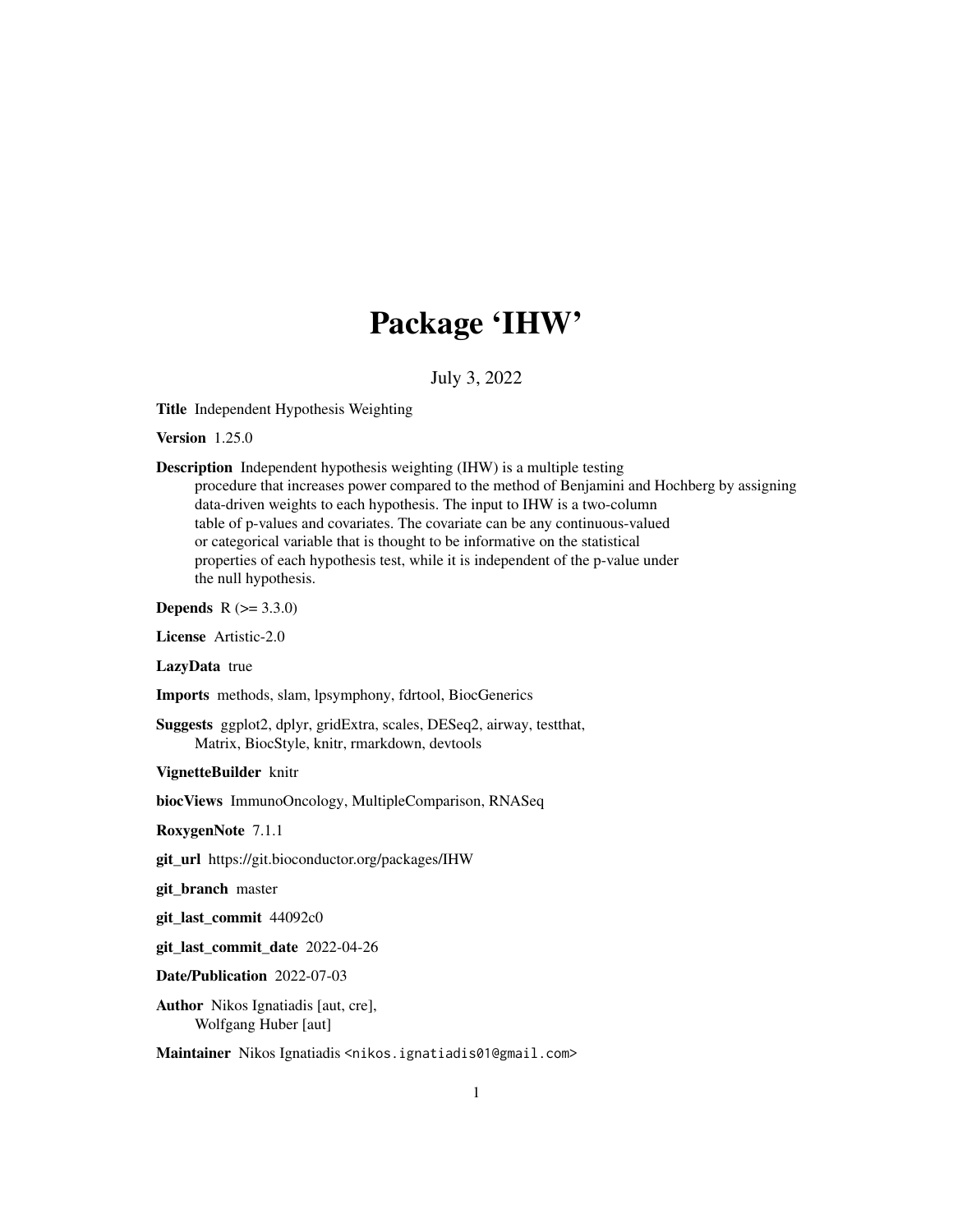# <span id="page-1-0"></span>R topics documented:

| Index | 12 |
|-------|----|
|       |    |
|       |    |
|       |    |
|       |    |
|       |    |
|       |    |

get\_bh\_threshold *Data-driven threshold of Benjamini Hochberg Procedure*

# Description

Given pvalues and a nominal significance level alpha, this function returns the rejection threshold of the Benjamini-Hochberg procedure, i.e. a value t\_BH such that p-values with P\_i <= t\_BH get rejected by the procedure.

#### Usage

```
get_bh_threshold(pvals, alpha, mtests = length(pvals))
```
#### Arguments

| pvals  | Numeric, vector of p-values                                                                                    |
|--------|----------------------------------------------------------------------------------------------------------------|
| alpha  | Numeric in $[0,1]$ , significance level of the multiple testing procedure                                      |
| mtests | Integer, total number of hypothesis tests; only set this (to non-default) when you<br>know what you are doing! |

#### Value

A numeric in [0,1], threshold of the BH procedure

# Examples

```
pvalues <- c(runif(1000), rbeta(1000,0.5,7)) # generate some p-values
adj_pvalues <- p.adjust(pvalues, method="BH") # calculate adjusted p-values
t_BH <- get_bh_threshold(pvalues, 0.1) #get rejection threshold at alpha=0.1
all((pvalues \leq t_BH) == (adj_pvalues \leq 0.1)) #equivalence of two formulations
```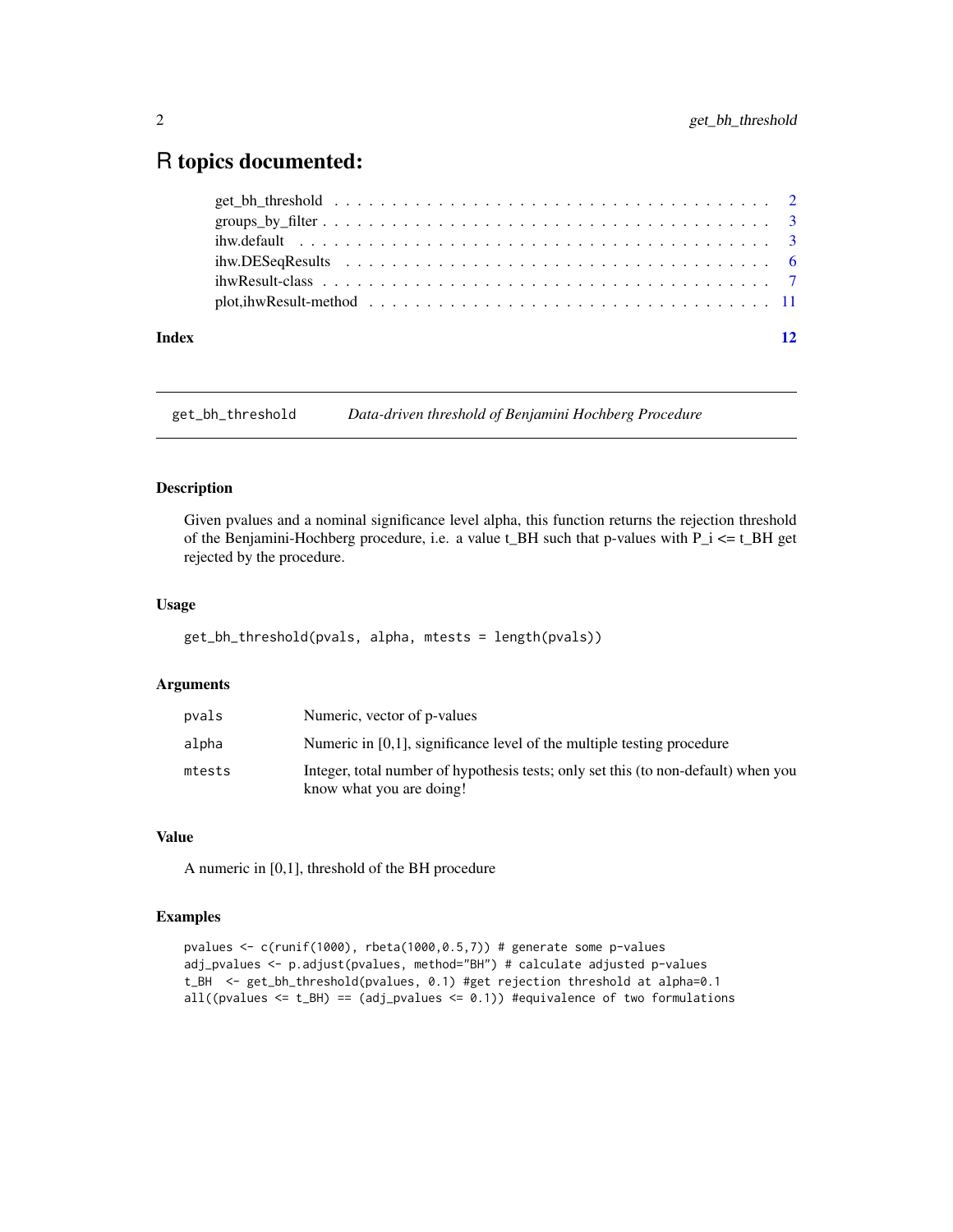<span id="page-2-0"></span>groups\_by\_filter *Stratify hypotheses based on increasing value of the covariate*

### Description

Hypotheses are stratified into nbins different strata of (approximately) equal size based on increasing value of the covariate

#### Usage

```
groups_by_filter(covariate, nbins, ties.method = "random", seed = NULL)
```
#### Arguments

| covariate   | Numeric vector of ordinal covariates based on which the stratification will be<br>done.     |
|-------------|---------------------------------------------------------------------------------------------|
| nbins       | Integer, number of groups/strata into which p-values will be split based on co-<br>variate. |
| ties.method | Character specifying how ties are treated, see rank function.                               |
| seed        | Integer, specifies random seed to be used when ties method=="random".                       |

#### Value

A factor with nbins different levels, each entry corresponds to the stratum the i-th hypothesis was assigned to.

#### Examples

```
covariates <- runif(100)
groups <- groups_by_filter(covariates,10)
table(groups)
```
ihw.default *ihw: Main function for Independent Hypothesis Weighting*

#### Description

Given a vector of p-values, a vector of covariates which are independent of the p-values under the null hypothesis and a nominal significance level alpha, IHW learns multiple testing weights and then applies the weighted Benjamini Hochberg (or Bonferroni) procedure.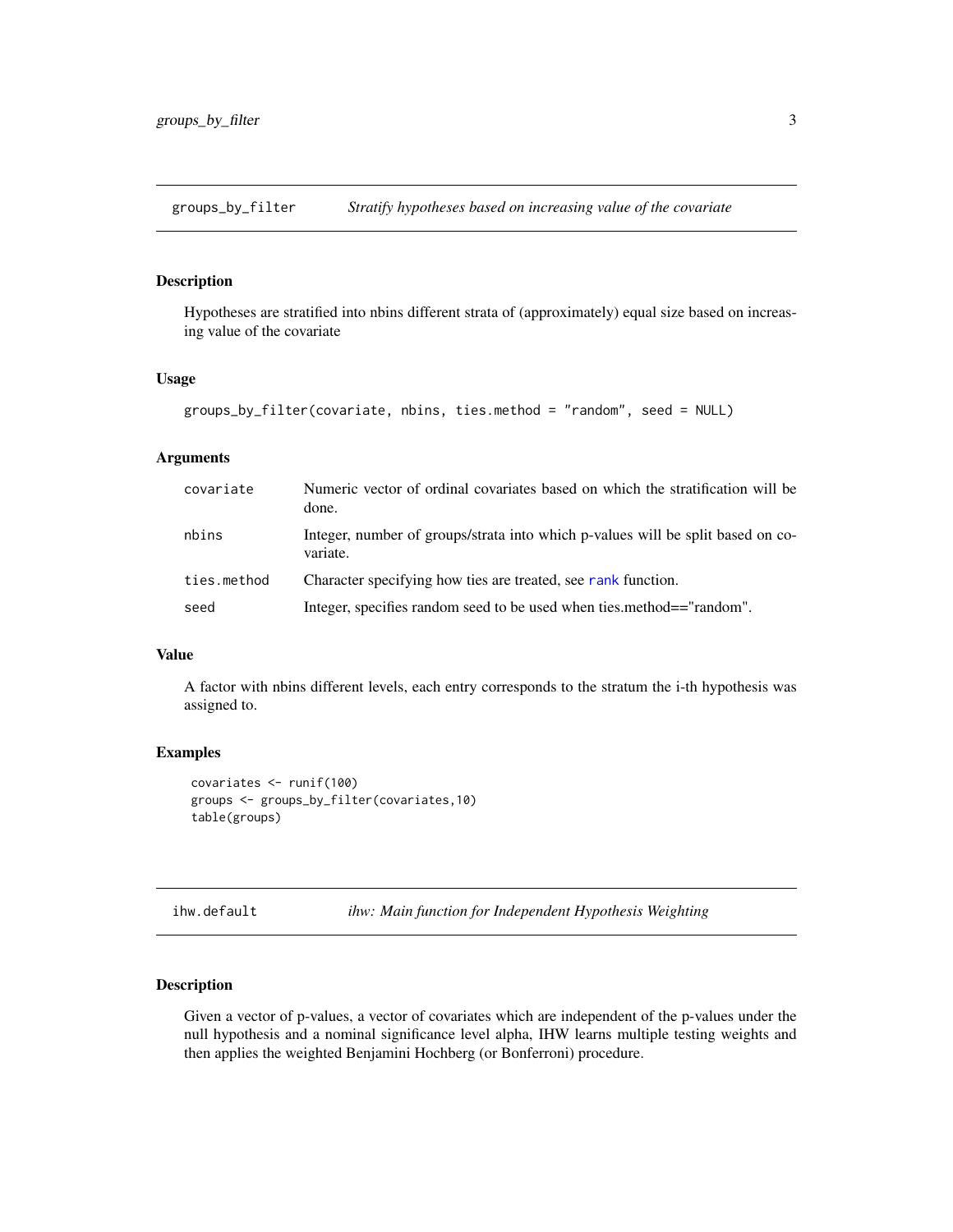#### Usage

```
## Default S3 method:
ihw(
 pvalues,
 covariates,
  alpha,
  covariate_type = "ordinal",
 nbins = "auto",
 m_groups = NULL,
  folds = NULL,
  quiet = TRUE,
 nfolds = 5L,
 nfolds_internal = 5L,
 nsplits_internal = 1L,
  lambdas = "auto",
  seed = 1L,distrib_estimator = "grenander",
  lp_solver = "lpsymphony",
  adjustment_type = "BH",
 null_proportion = FALSE,
 null_proportion_level = 0.5,
  return_internal = FALSE,
  ...
\mathcal{L}
```

```
## S3 method for class 'formula'
ihw(formula, data = parent.frame(), ...)
```
# Arguments

| pvalues        | Numeric vector of unadjusted p-values.                                                                                                                                                                                                                                                                                                                                                                                                                                                                                                              |
|----------------|-----------------------------------------------------------------------------------------------------------------------------------------------------------------------------------------------------------------------------------------------------------------------------------------------------------------------------------------------------------------------------------------------------------------------------------------------------------------------------------------------------------------------------------------------------|
| covariates     | Vector which contains the one-dimensional covariates (independent under the<br>H0 of the p-value) for each test. Can be numeric or a factor. (If numeric it will<br>be converted into factor by binning.)                                                                                                                                                                                                                                                                                                                                           |
| alpha          | Numeric, sets the nominal level for FDR control.                                                                                                                                                                                                                                                                                                                                                                                                                                                                                                    |
| covariate_type | "ordinal" or "nominal" (i.e. whether covariates can be sorted in increasing order<br>or not                                                                                                                                                                                                                                                                                                                                                                                                                                                         |
| nbins          | Integer, number of groups into which p-values will be split based on covariate.<br>Use "auto" for automatic selection of the number of bins. Only applicable when<br>covariates is not a factor.                                                                                                                                                                                                                                                                                                                                                    |
| m_groups       | Integer vector of length equal to the number of levels of the covariates (only to<br>be specified when the latter is a factor/categorical). Each entry corresponds to<br>the number of hypotheses to be tested in each group (stratum). This argument<br>needs to be given when the complete vector of p-values is not available, but only<br>p-values below a given threshold, for example because of memory reasons. See<br>the vignette for additional details and an example of how this principle can be<br>applied with numerical covariates. |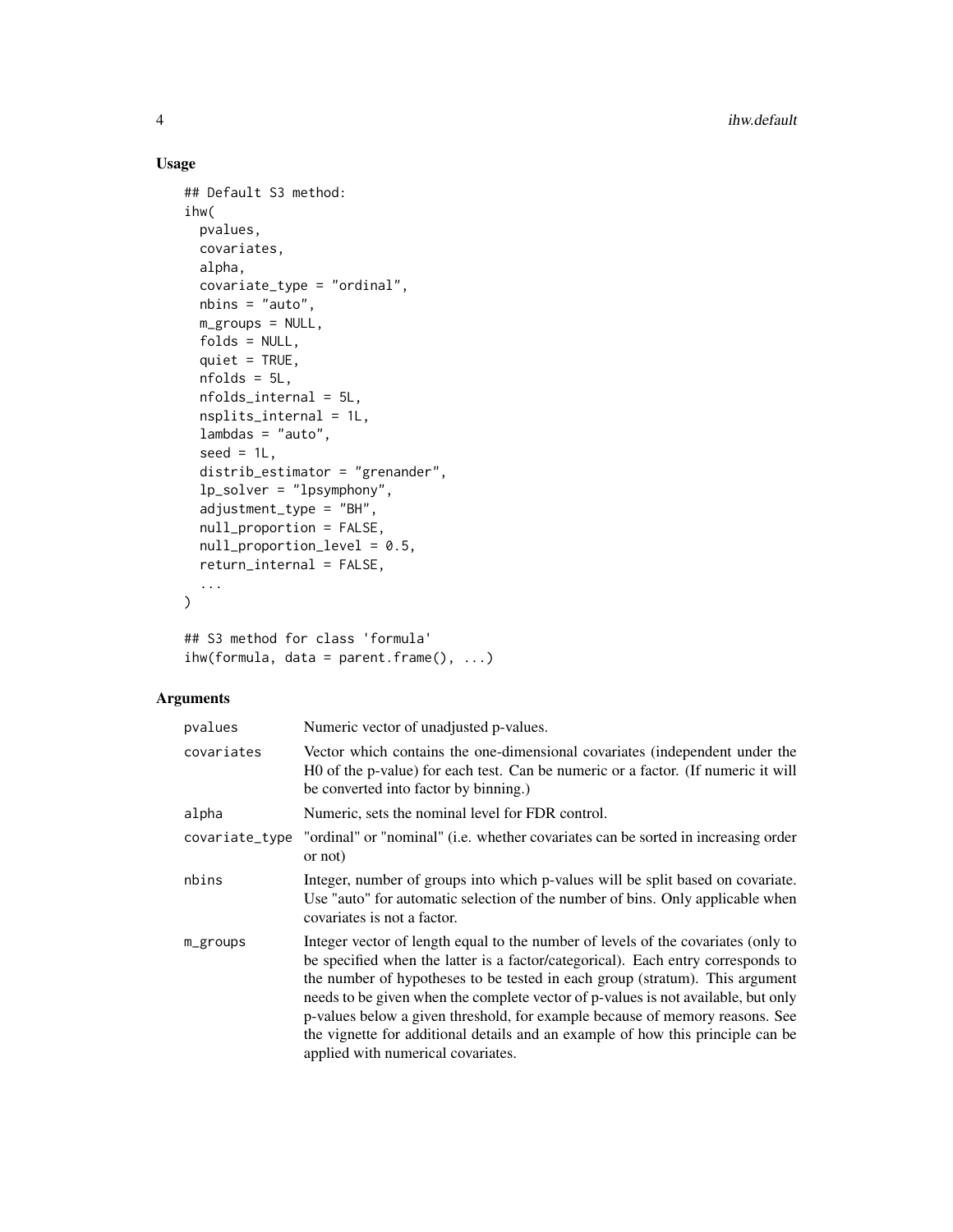<span id="page-4-0"></span>

| folds                 | Integer vector or NULL. Pre-specify assignment of hypotheses into folds.                                                                                                                                                                                              |
|-----------------------|-----------------------------------------------------------------------------------------------------------------------------------------------------------------------------------------------------------------------------------------------------------------------|
| quiet                 | Boolean, if False a lot of messages are printed during the fitting stages.                                                                                                                                                                                            |
| nfolds                | Number of folds into which the p-values will be split for the pre-validation pro-<br>cedure                                                                                                                                                                           |
| nfolds_internal       |                                                                                                                                                                                                                                                                       |
|                       | Within each fold, a second (nested) layer of cross-validation can be conducted<br>to choose a good regularization parameter. This parameter controls the number<br>of nested folds.                                                                                   |
| nsplits_internal      |                                                                                                                                                                                                                                                                       |
|                       | Integer, how many times to repeat the nfolds_internal splitting. Can lead to<br>better regularization parameter selection but makes ihw a lot slower.                                                                                                                 |
| lambdas               | Numeric vector which defines the grid of possible regularization parameters.<br>Use "auto" for automatic selection.                                                                                                                                                   |
| seed                  | Integer or NULL. Split of hypotheses into folds is done randomly. To have the<br>output of the function be reproducible, the seed of the random number generator<br>is set to this value at the start of the function. Use NULL if you don't want to<br>set the seed. |
| distrib_estimator     |                                                                                                                                                                                                                                                                       |
|                       | Character ("grenander" or "ECDF"). Only use this if you know what you are<br>doing. ECDF with nfolds $> 1$ or lp_solver == "lpsymphony" will in general be<br>excessively slow, except for very small problems.                                                       |
| lp_solver             | Character ("lpsymphony" or "gurobi"). Internally, IHW solves a sequence of<br>linear programs, which can be solved with either of these solvers.                                                                                                                      |
| adjustment_type       |                                                                                                                                                                                                                                                                       |
|                       | Character ("BH" or "bonferroni") depending on whether you want to control<br>FDR or FWER.                                                                                                                                                                             |
| null_proportion       |                                                                                                                                                                                                                                                                       |
|                       | Boolean, if True (default is False), a modified version of Storey's estimator is<br>used within each bin to estimate the proportion of null hypotheses.                                                                                                               |
| null_proportion_level |                                                                                                                                                                                                                                                                       |
|                       | Numeric, threshold for Storey's pi0 estimation procedure, defaults to 0.5                                                                                                                                                                                             |
| return_internal       |                                                                                                                                                                                                                                                                       |
|                       | Returns a lower level representation of the output (only useful for debugging<br>purposes).                                                                                                                                                                           |
| $\cdots$              | Arguments passed to internal functions.                                                                                                                                                                                                                               |
| formula               | formula, specified in the form pvalue~covariate (only 1D covariate supported)                                                                                                                                                                                         |
| data                  | data. frame from which the variables in formula should be taken                                                                                                                                                                                                       |

# Value

A ihwResult object.

# See Also

ihwResult, plot,ihwResult-method, ihw.DESeqResults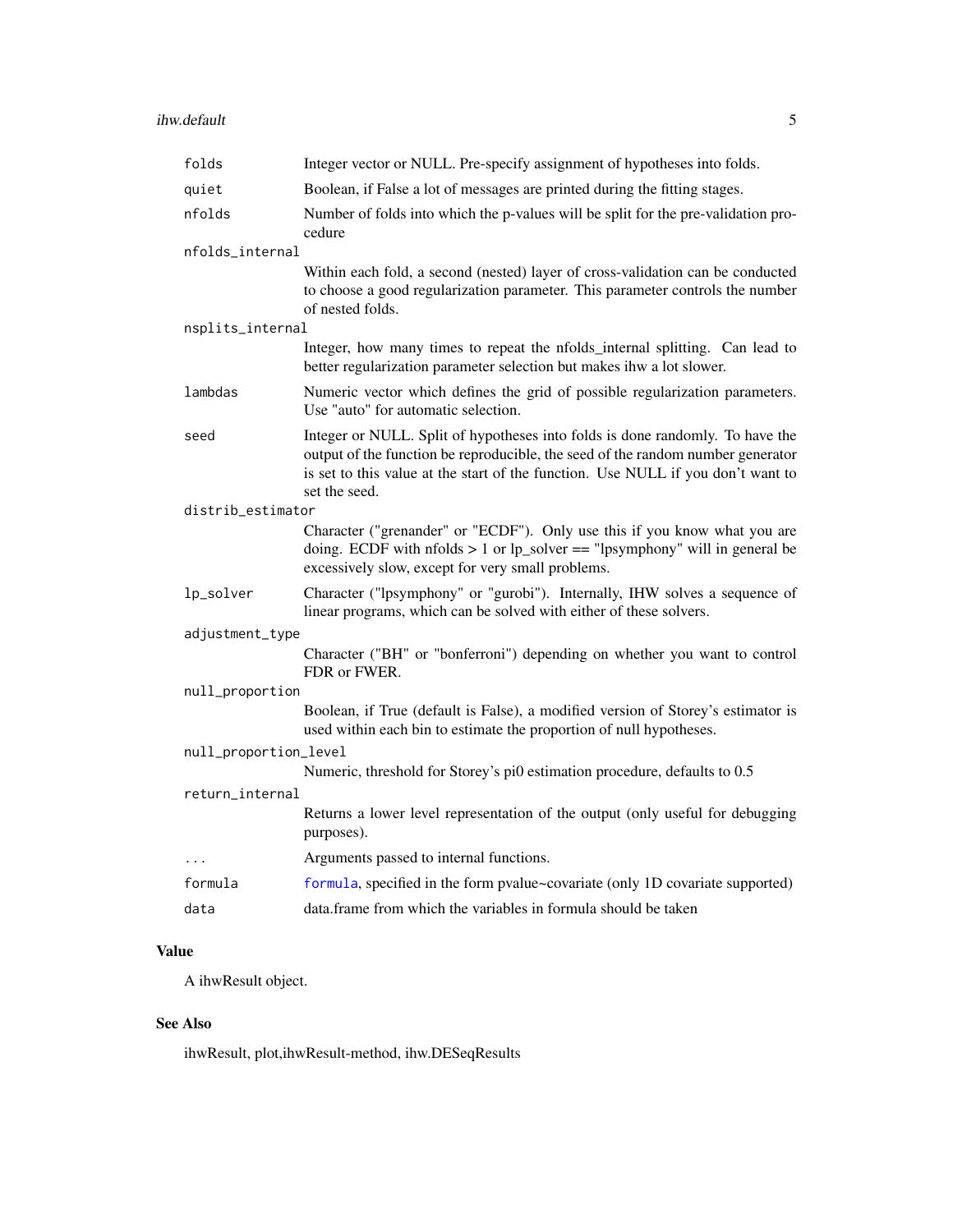#### Examples

```
save.seed <- .Random.seed; set.seed(1)
X <- runif(20000, min=0, max=2.5) # covariate
H <- rbinom(20000,1,0.1) # hypothesis true or false
Z <- rnorm(20000, H*X) # Z-score
.Random.seed <- save.seed
pvalue \leq -1-pnorm(Z) # pvalue
ihw_fdr <- ihw(pvalue, X, .1) # Standard IHW for FDR control
ihw_fwer <- ihw(pvalue, X, .1, adjustment_type = "bonferroni") # FWER control
table(H[adj_pvalues(ihw_fdr) <= 0.1] == 0) #how many false rejections?
table(H[adj_pvalues(ihw_fwer) \le 0.1] == 0)
```
ihw.DESeqResults *ihw.DESeqResults: IHW method dispatching on DESeqResults objects*

#### Description

ihw.DESeqResults: IHW method dispatching on DESeqResults objects

#### Usage

```
## S3 method for class 'DESeqResults'
ihw(deseq_res, filter = "baseMean", alpha = 0.1, adjustment_type = "BH", ...)
```
#### Arguments

| deseq_res       | "DESeqResults" object                                                                                                                                                                                       |
|-----------------|-------------------------------------------------------------------------------------------------------------------------------------------------------------------------------------------------------------|
| filter          | Vector of length equal to number of rows of deseq res object. This is used<br>for the covariates in the call to ihw. Can also be a character, in which case<br>deseq_res[[filter]] is used as the covariate |
| alpha           | Numeric, sets the nominal level for FDR control.                                                                                                                                                            |
| adjustment_type |                                                                                                                                                                                                             |
|                 | Character ("BH" or "bonferroni") depending on whether you want to control<br>FDR or FWER.                                                                                                                   |
| $\cdots$        | Other optional keyword arguments passed to ihw.                                                                                                                                                             |

#### Value

A "DESeqResults" object, which includes weights and adjusted p-values returned by IHW. In addition, includes a metadata slot with an "ihwResult" object.

#### See Also

ihw, ihwResult

<span id="page-5-0"></span>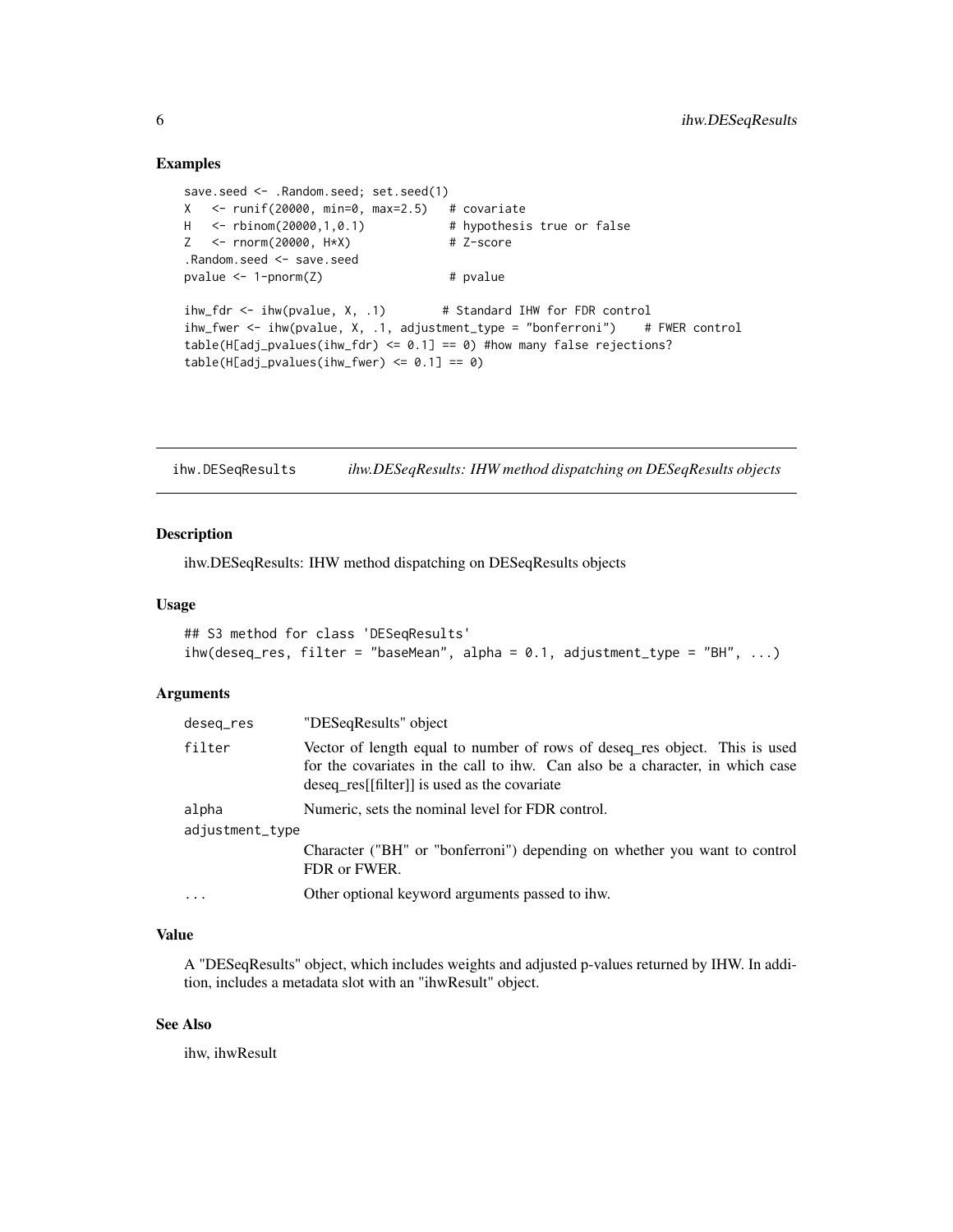### <span id="page-6-0"></span>ihwResult-class 7

#### Examples

```
## Not run:
  library("DESeq2")
  library("airway")
  data("airway")
  dds <- DESeqDataSet(se = airway, design = ~ cell + dex)
  dds <- DESeq(dds)
  deseq_res <- results(dds)
  deseq_res <- ihw(deseq_res, alpha=0.1)
  #equivalent: deseq_res2 <- results(dds, filterFun = ihw)
```

```
## End(Not run)
```
ihwResult-class *An S4 class to represent the ihw output.*

#### Description

An S4 class to represent the ihw output.

#### Usage

```
adj_pvalues(object)
## S4 method for signature 'ihwResult'
adj_pvalues(object)
## S4 method for signature 'ihwResult'
weights(object, levels_only = FALSE)
thresholds(object, ...)
## S4 method for signature 'ihwResult'
thresholds(object, levels_only = FALSE)
pvalues(object)
## S4 method for signature 'ihwResult'
pvalues(object)
weighted_pvalues(object)
## S4 method for signature 'ihwResult'
weighted_pvalues(object)
covariates(object)
```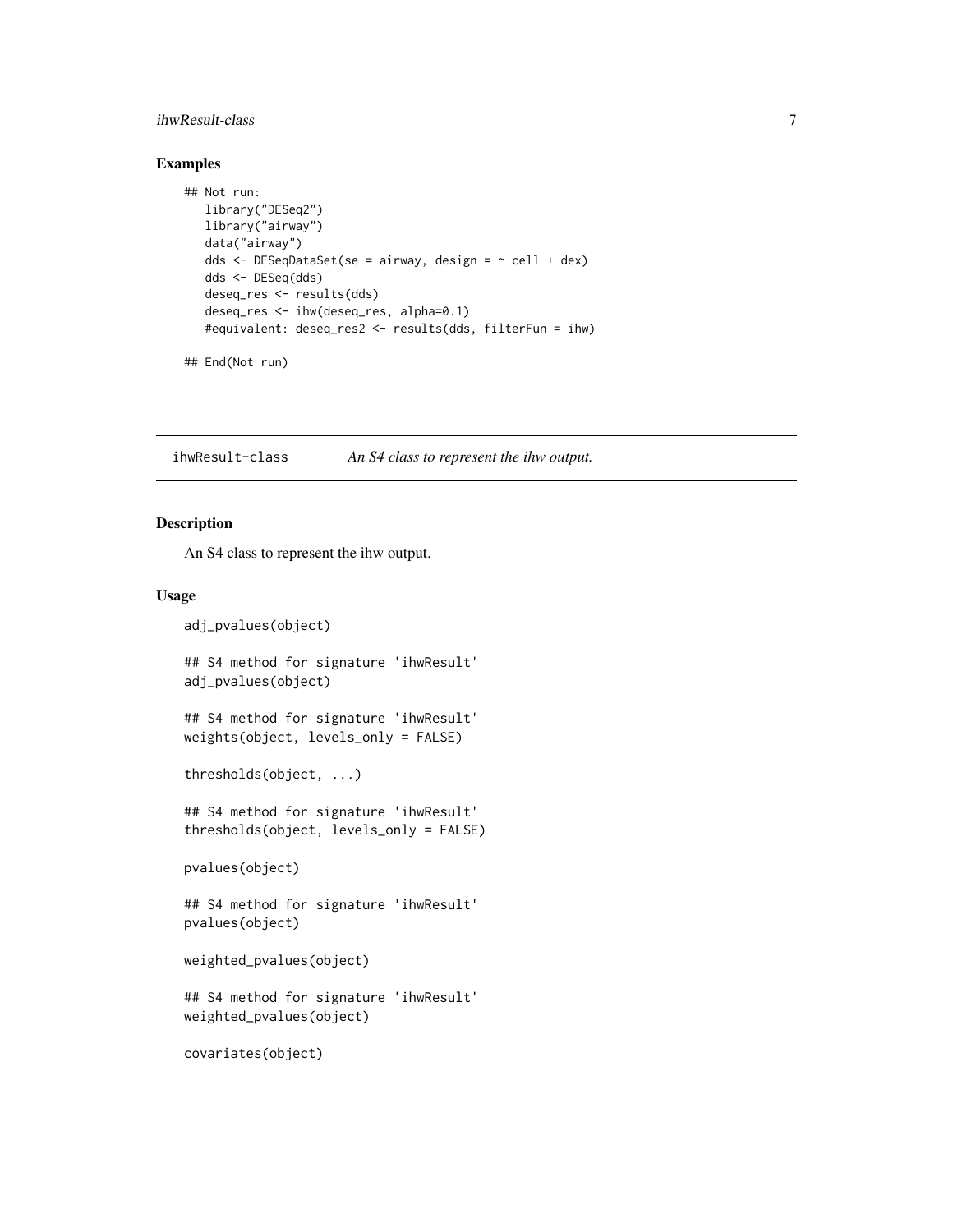#### 8 ihwResult-class

```
## S4 method for signature 'ihwResult'
covariates(object)
covariate_type(object)
## S4 method for signature 'ihwResult'
covariate_type(object)
groups_factor(object)
## S4 method for signature 'ihwResult'
groups_factor(object)
nfolds(object)
## S4 method for signature 'ihwResult'
nfolds(object)
nbins(object)
## S4 method for signature 'ihwResult'
nbins(object)
alpha(object)
## S4 method for signature 'ihwResult'
alpha(object)
rejections(object, ...)
## S4 method for signature 'ihwResult'
rejections(object)
rejected_hypotheses(object, ...)
## S4 method for signature 'ihwResult'
rejected_hypotheses(object)
regularization_term(object)
## S4 method for signature 'ihwResult'
regularization_term(object)
m_groups(object)
## S4 method for signature 'ihwResult'
```
m\_groups(object)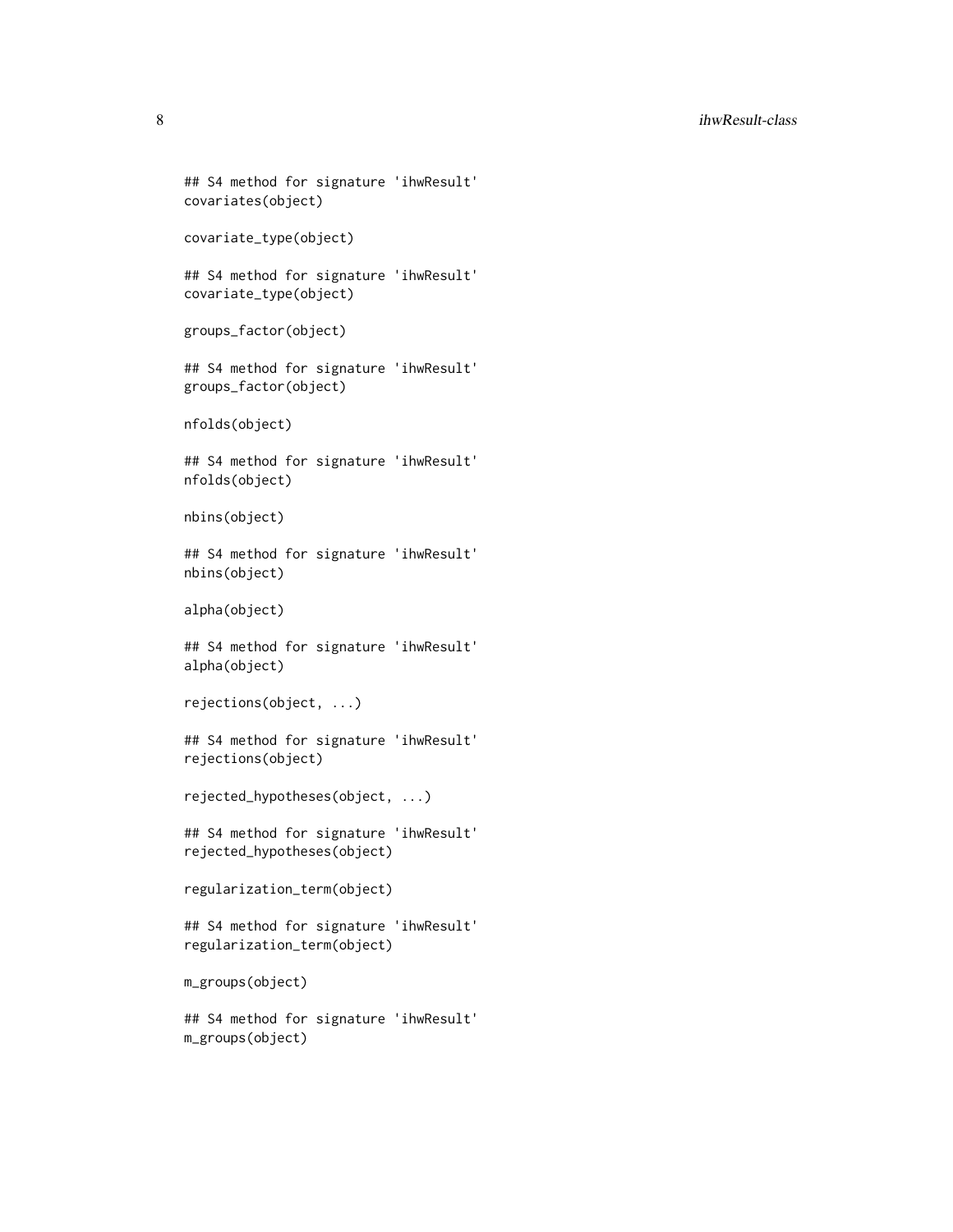```
as.data.frame_ihwResult(x, row.names = NULL, optional = FALSE, ...)
## S4 method for signature 'ihwResult'
as.data.frame(x, row.name = NULL, optional = FALSE, ...)## S4 method for signature 'ihwResult'
nrow(x)
## S4 method for signature 'ihwResult'
show(object)
```
#### Arguments

| object, x           | A ihw Result object as returned by a call to ihw $(\dots)$                                                                                                                         |
|---------------------|------------------------------------------------------------------------------------------------------------------------------------------------------------------------------------|
| levels_only         | Logical, if FALSE, return a vector of weights (thresholds) with one weight<br>(threshold) for each hypothesis, otherwise return a nfolds x nbins matrix of<br>weights (thresholds) |
| $\cdots$            | Parameters passed in to individual methods                                                                                                                                         |
| row.names, optional |                                                                                                                                                                                    |
|                     | See those was data frame for a description of these arguments                                                                                                                      |

See ?base::as.data.frame for a description of these arguments.

#### Value

The different methods applied to an ihwResult object can return the following:

1) A vector of length equal to the number of hypotheses tested (e.g. the adjusted p-value or the weight of each hypothesis).

2) A matrix of dimension equal to nfolds x nbins (e.g. the weight of each stratum, fold combination, set by specifying levels\_only=TRUE).

3) A vector of length 1 (usually a parameter of the ihwResult object such as nfolds or the total number of rejections).

4) A data.frame (as.data.frame) or just console output (show) for the extended Base generics.

See section below for the individual methods.

# Methods (by generic)

- adj\_pvalues: Extract adjusted pvalues
- weights: Extract weights
- thresholds: Calculate ihw thresholds
- pvalues: Extract pvalues
- weighted\_pvalues: Extract weighted pvalues
- covariates: Extract covariates
- covariate\_type: Extract type of covariate ("ordinal" or "nominal")
- groups\_factor: Extract factor of stratification (grouping) variable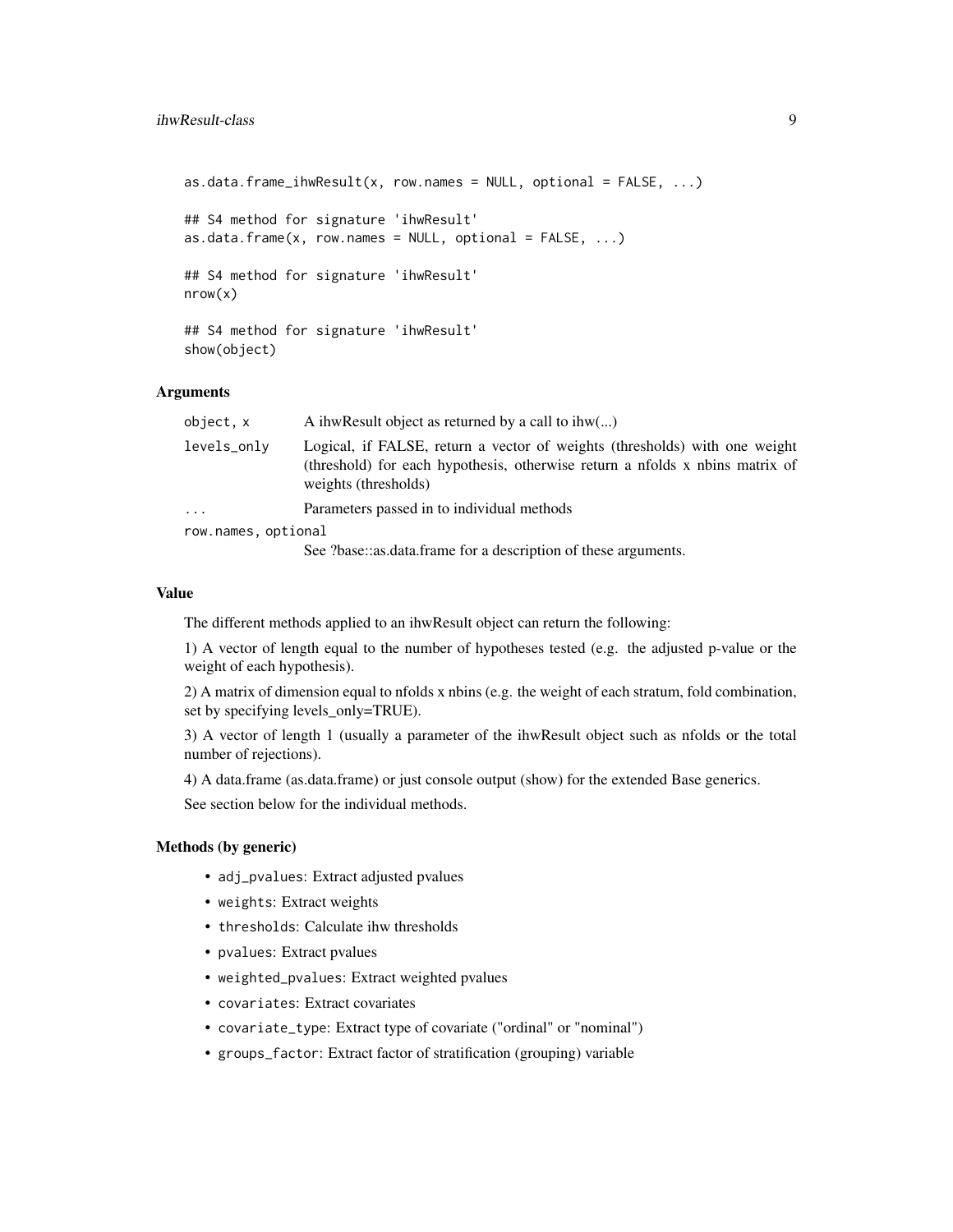- nfolds: Extract number of folds
- nbins: Extract number of bins
- alpha: Extract nominal significance (alpha) level
- rejections: Total number of rejected hypotheses by ihw procedure
- rejected\_hypotheses: Get a boolean vector of the rejected hypotheses
- regularization\_term: Extract vector of regularization parameters used for each stratum
- m\_groups: Extract total number of hypotheses within each stratum
- as.data.frame: Coerce ihwResult to data frame
- nrow: Return number of p-values
- show: Convenience method to show ihwResult object

#### **Slots**

df A data.frame that collects the input data, including the vector of p values and the covariate, the group assignment, as well as outputs (weighted p-values, adjusted p-values)

weights A (nbins X nfolds) matrix of the weight assigned to each stratum

alpha Numeric, the nominal significance level at which the FDR is to be controlled

nbins Integer, number of distinct levels into which the hypotheses were stratified

- nfolds Integer, number of folds for pre-validation procedure
- regularization\_term Numeric vector, the final value of the regularization parameter within each fold
- m\_groups Integer vector, number of hypotheses tested in each stratum
- penalty Character, "uniform deviation" or "total variation"
- covariate\_type Character, "ordinal" or "nominal"
- adjustment\_type Character, "BH" or "bonferroni"
- reg\_path\_information A data.frame, information about the whole regularization path. (Currently not used, thus empty)
- solver\_information A list, solver specific output, e.g. were all subproblems solved to optimality? (Currently empty list)

#### See Also

ihw, plot,ihwResult-method

#### Examples

```
save.seed <- .Random.seed; set.seed(1)
X \le -runif(n = 20000, min = 0.5, max = 4.5) # Covariate
# Is the null hypothesis (mean=0) true or false ?
H \le - rbinom(n = length(X), size = 1, prob = 0.1)
Z \leq -rnorm(n = length(X), mean = H * X) # Z-score
.Random.seed <- save.seed
pvalue <-1 - pnorm(Z) + pvalue + pvalue
```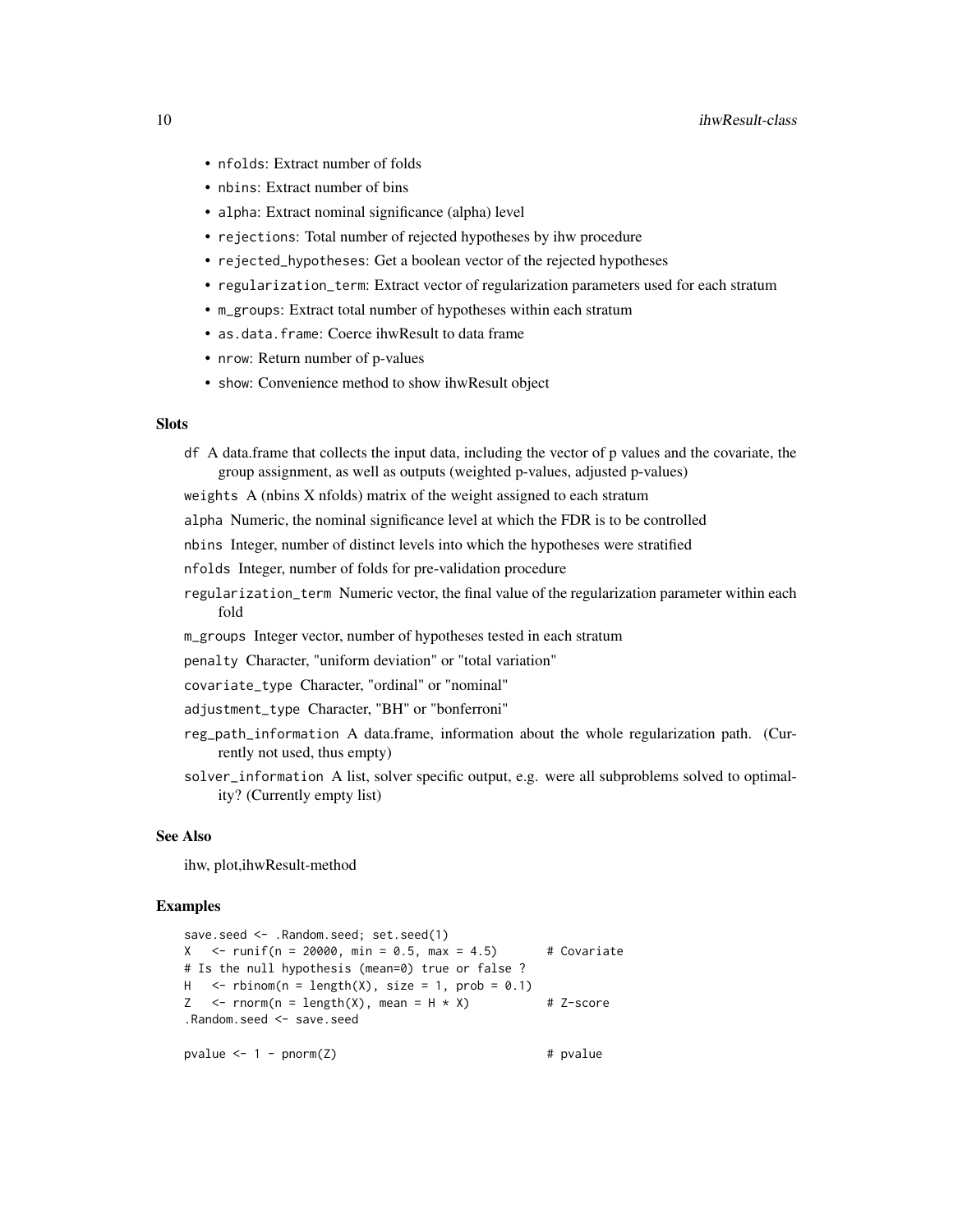```
ihw_res <- ihw(pvalue, covariates = X, alpha = 0.1)
rejections(ihw_res)
colnames(as.data.frame(ihw_res))
```
plot,ihwResult-method *Plot functions for IHW*

#### Description

See the vignette for usage examples.

#### Usage

```
## S4 method for signature 'ihwResult'
plot(
 x,
 x_axis = c(weights = "group", decisionboundary = "covariate")[what],
 what = "weights",
  scale = covariate_type(x)\mathcal{L}
```
# Arguments

| x      | Object of class ihwResult                                                                                                          |
|--------|------------------------------------------------------------------------------------------------------------------------------------|
| x_axis | Character: "group" or "covariate". Default is "group" if "what" is "weights",<br>and "covariate" if "what" is "decision boundary". |
| what   | Character: "weights" or "decisionboundary"                                                                                         |
| scale  | Character: "ordinal" or "nominal"                                                                                                  |

# Value

A ggplot2 object.

# Examples

```
save.seed <- .Random.seed; set.seed(1)
X <- runif(20000, min = 0.5, max = 4.5) # covariate
H <- rbinom(20000, 1, 0.1) # hypothesis true or false
Z <- rnorm(20000, H*X) # z-score
.Random.seed <- save.seed
pvalue \leq -1-pnorm(Z) #pvalue
ihw_res \leq ihw(pvalue, X, .1)
plot(ihw_res)
```